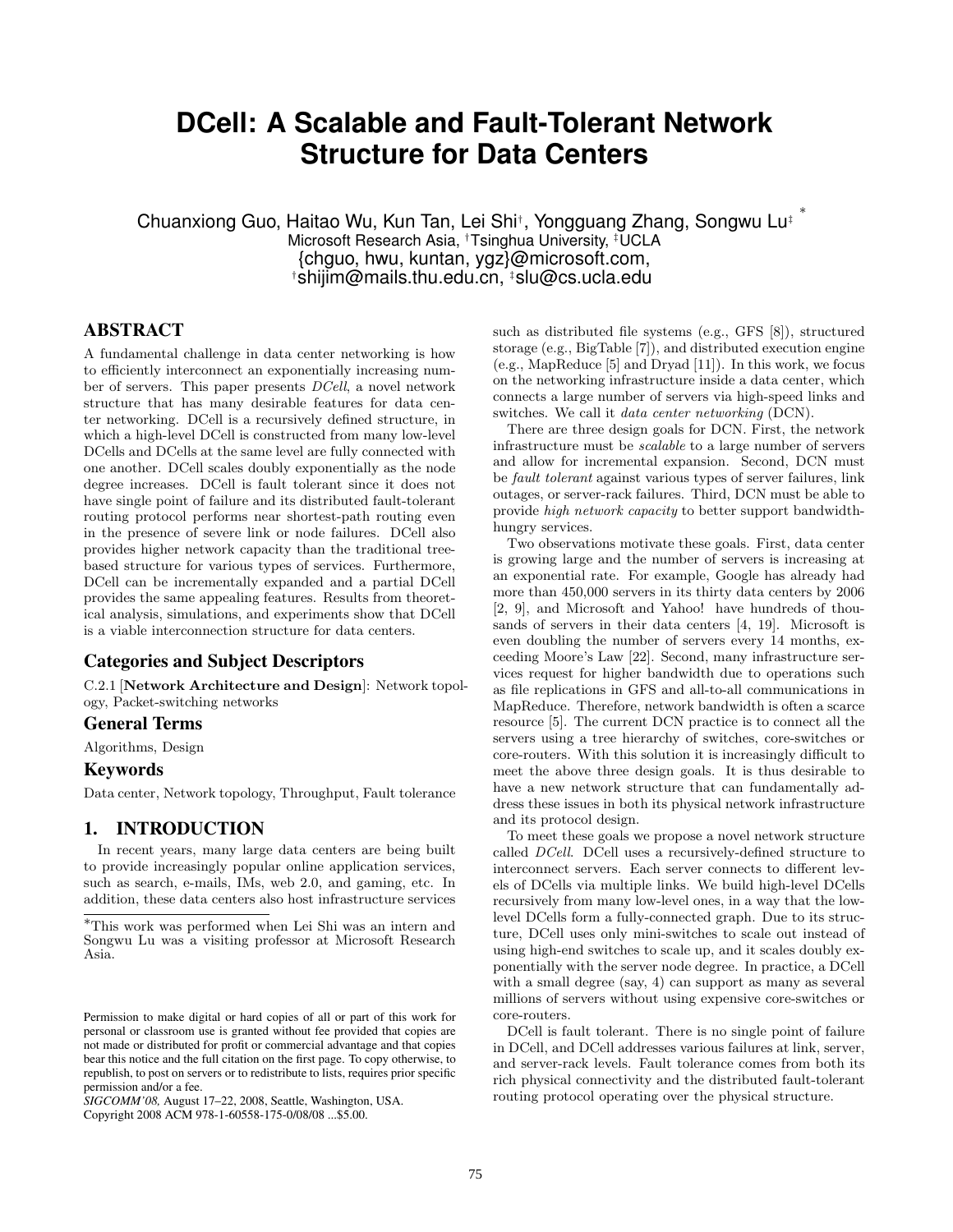DCell supports high network capacity. Network traffic in DCell is distributed quite evenly among servers and across links at a server. High-level links in the hierarchy will not pose as the bottleneck, which is the case for a tree-based structure. Our experimental results on a 20-server DCell testbed further show that DCell provides 2 times throughput compared with the conventional tree-based structure for MapReduce traffic patterns.

In summary, we have proposed a new type of physical network infrastructure that possesses three desirable features for DCN. This is the main contribution of this work, and has been confirmed by simulations and experiments. A potential downside of our solution is that DCell trades-off the expensive core switches/routers with higher wiring cost, since it uses more and longer communication links compared with the tree-based structures. However, we believe this cost is well justified by its scaling and fault tolerance features.

The rest of the paper is organized as follows. Section 2 elaborates on design issues in DCN. Section 3 describes the DCell structure. Sections 4 and 5 present DCell routing and the solution to incremental expansion, respectively. Sections 6 and 7 use both simulations and implementations to evaluate DCell. Section 8 compares DCell with the related work. Section 9 concludes the paper.

## 2. DATA CENTER NETWORKING

Data centers today use commodity-class computers and switches instead of specially designed high-end servers and interconnects for better price-performance ratio [3]. The current DCN practice is to use the switch-based tree structure to interconnect the increasing number of servers. At the lowest level of the tree, servers are placed in a rack (typically 20-80 servers) and are connected to a rack switch. At the next higher level, server racks are connected using core switches, each of which connects up to a few hundred server racks. A two-level tree can thus support a few thousand servers. To sustain the exponential growth of server population, more high levels are added, which again use even more expensive, higher-speed switches.

The tree-based structure does not scale well for two reasons. First, the servers are typically in a single layer-2 broadcast domain. Second, core switches, as well as the rack switches, pose as the bandwidth bottlenecks. The tree structure is also vulnerable to "single-point-of-failure": a core switch failure may tear down thousands of servers. A quick fix using redundant switches may alleviate the problem, but does not solve the problem because of inherently low connectivity.

To address DCN issues, it seems that we may simply reuse certain structures proposed in the area of parallel computing. These structures connect components such as memory and CPU of a super computer, and include Mesh, Torus, Hypercube, Fat Tree, Butterfly, and de Bruijn graph [12]. However, they addressed a different set of issues such as lowlatency message passing in the parallel computing context and cannot meet the goals in DCN. We will provide detailed comparisons of these structures and our work in Section 8. We now elaborate on the three design goals we have briefly mentioned in the previous section.

Scaling: Scaling requirement in DCN has three aspects. First, the physical structure has to be scalable. It must physically interconnect hundreds of thousands or even millions of servers at small cost, such as a small number of links at each node and no dependence on high-end switches to scale up. Second, it has to enable incremental expansion by adding more servers into the already operational structure. When new servers are added, the existing running servers should not be affected. Third, the protocol design such as routing also has to scale.

Fault tolerance: Failures are quite common in current data centers [3, 8]. There are various server, link, switch, rack failures due to hardware, software, and power outage problems. As the network size grows, individual server and switch failures may become the norm rather than exception. Fault tolerance in DCN requests for both redundancy in physical connectivity and robust mechanisms in protocol design.

High network capacity: Many online infrastructure services need large amount of network bandwidth to deliver satisfactory runtime performance. Using the distributed file system [8] as an example, a file is typically replicated several times to improve reliability. When a server disk fails, rereplication is performed. File replication and re-replication are two representative, bandwidth-demanding one-to-many and many-to-one operations. Another application example requiring high bandwidth is MapReduce [5]. In its Reduce operation phase, a Reduce worker needs to fetch intermediate files from many servers. The traffic generated by the Reduce workers forms an all-to-all communication pattern, thus requesting for high network capacity from DCN.

## 3. THE DCELL NETWORK STRUCTURE

The DCell-based DCN solution has four components that work in concert to address the three challenges. They are the DCell scalable network structure, efficient and distributed routing algorithm that exploits the DCell structure, faulttolerant routing that addresses various types of failures such as link/server/rack failures, and an incremental upgrade scheme that allows for gradual expansion of the DCN size. Sections 3-5 describe these components in details.

## 3.1 DCell Physical Structure

DCell uses servers equipped with multiple network ports and mini-switches to construct its recursively defined architecture. In DCell, a server is connected to several other servers and a mini-switch via communication links, which are assumed to be bidirectional. A high-level DCell is constructed from low-level DCells. We use  $DCell_k$   $(k > 0)$  to denote a level- $k$  DCell. The following example (in Figure 1) illustrates how DCells of different levels are constructed.

 $DCell_0$  is the building block to construct larger DCells. It has n servers and a mini-switch ( $n = 4$  for  $DCell_0$  in Figure 1). All servers in  $DCell_0$  are connected to the mini-switch. In our design, *n* is a small integer (say,  $n \leq 8$ ). Therefore, a commodity 8-port switch with 1Gb/s or 10Gb/s per port could serve the purpose.

A level-1  $DCell_1$  is constructed using  $n + 1$   $DCell_0$ s. In  $DCell<sub>1</sub>$ , each  $DCell<sub>0</sub>$  is connected to all the other  $DCell<sub>0</sub>$ s with one link. In the example of Figure 1,  $DCell_1$  has  $n+1 =$  $5 \text{ } DCell_0$ s. DCell connects the  $5 \text{ } DCell_0$ s as follows. Assign each server a 2-tuple  $[a_1, a_0]$ , where  $a_1$  and  $a_0$  are the level-1 and level-0 IDs, respectively. Thus  $a_1$  and  $a_0$  take values from  $[0,5)$  and  $[0,4)$ , respectively. Then two servers with 2tuples  $[i, j - 1]$  and  $[j, i]$  are connected with a link for every i and every  $j > i$ . The linking result for  $DCell_1$  is shown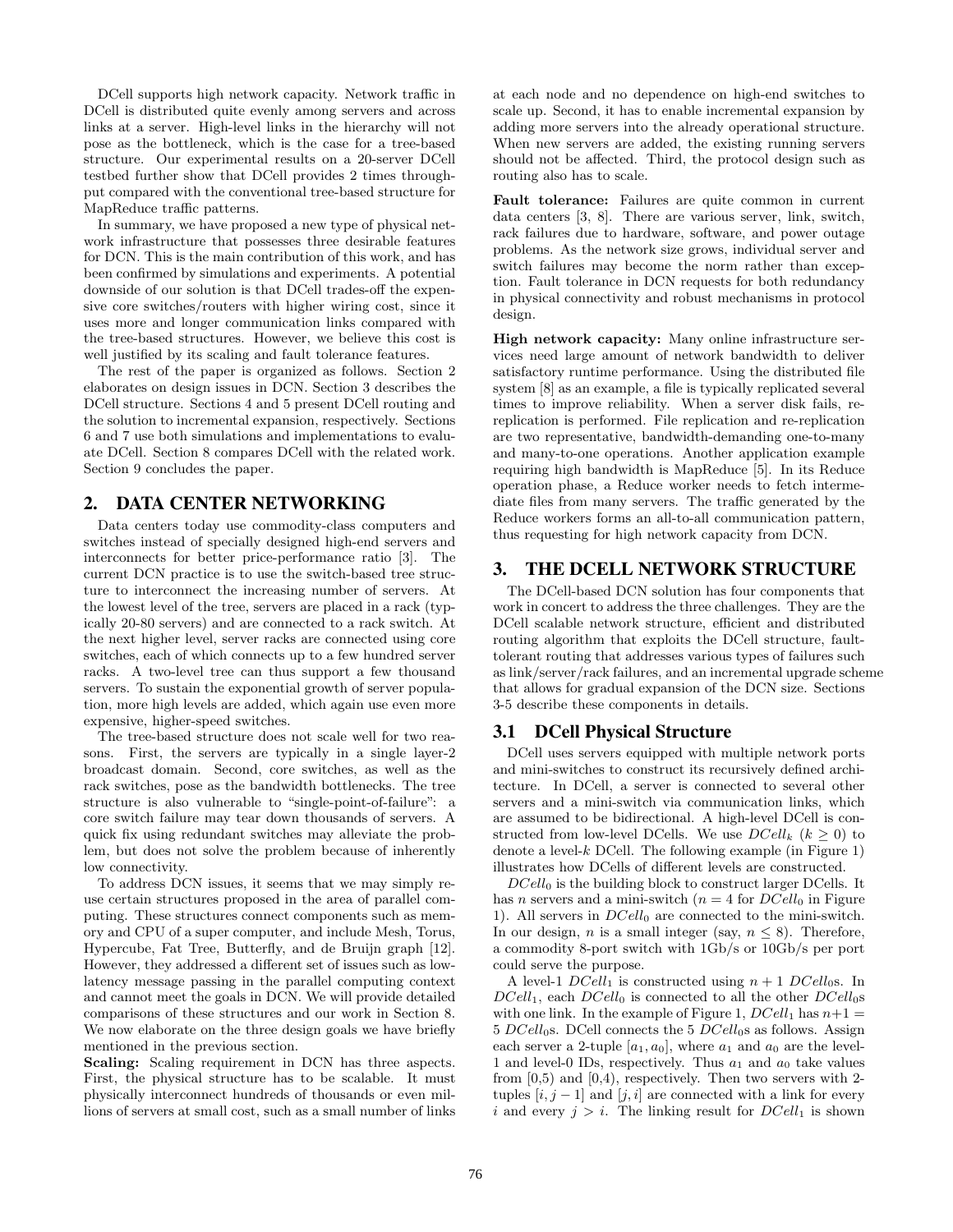

Figure 1: A  $DCell_1$  network when n=4. It is composed of 5  $DCell_0$  networks. When we consider each  $DCell_0$  as a virtual node, these virtual nodes then form a complete graph.

in Figure 1. Each server has two links in  $DCell_1$ . One connects to its mini-switch, hence to other nodes within its own  $DCell_0$ . The other connects to a server in another  $DCell_0$ .

In  $DCell_1$ , each  $DCell_0$ , if treated as a virtual node, is fully connected with every other virtual node to form a complete graph. Moreover, since each  $DCell_0$  has n inter- $DCell_0$  links, a  $DCell_1$  can only have  $n + 1$   $DCell_0$ s, as illustrated in Figure 1.

For a level-2 or higher  $DCell_k$ , it is constructed in the same way to the above  $DCell_1$  construction. If we have built  $DCell_{k-1}$  and each  $DCell_{k-1}$  has  $t_{k-1}$  servers, then we can create a maximum  $t_{k-1} + 1$  of  $DCell_{k-1}$ s. Again we treat each  $DCell_{k-1}$  as a virtual node and fully connect these virtual nodes to form a complete graph. Consequently, the number of  $DCell_{k-1}$ s in a  $DCell_k$ , denoted by  $g_k$ , is  $t_{k-1}$  + 1. The number of servers in a  $DCell_k$ , denoted by  $t_k$ , is  $t_{k-1}(t_{k-1} + 1)$ . The number of  $DCell_{k-1}$ s in a  $DCell_k$ , (i.e.,  $g_k$ ), and the total number of servers in a  $DCell_k$  (i.e.,  $t_k$ ) are

$$
g_k = t_{k-1} + 1
$$
  

$$
t_k = g_k \times t_{k-1}
$$

for  $k > 0$ . DCell<sub>0</sub> is a special case when  $q_0 = 1$  and  $t_0 = n$ , with *n* being the number of servers in a  $DCell_0$ .

## 3.2 BuildDCells: the Procedure

To facilitate the DCell construction, each server in a  $DCell_k$ is assigned a  $(k + 1)$ -tuple  $[a_k, a_{k-1}, \dots, a_1, a_0]$ , where  $a_i < g_i(0 \lt i \leq k)$  indicates which  $DCell_{i-1}$  this server is located at and  $a_0 < n$  indicates the index of the server in that  $DCell_0$ . We further denote  $[a_k, a_{k-1}, \dots, a_{i+1}]$   $(i > 0)$ as the *prefix* to indicate the  $DCell_i$  this node belongs to. Each server can be equivalently identified by a unique ID uid<sub>k</sub>, taking a value from  $[0, t_k)$ . The mapping between a unique ID and its  $(k + 1)$ -tuple is a bijection. The ID uid<sub>k</sub> can be calculated from the  $(k + 1)$ -tuple using  $uid_k =$  $a_0 + \sum_{j=1}^k \{a_j \times t_{j-1}\}\$ , and the  $(k+1)$ -tuple can also be derived from its unique ID.

A server in  $DCell_k$  is denoted as  $[a_k, uid_{k-1}]$ , where  $a_k$  is the  $DCell_{k-1}$  this server belongs to and  $uid_{k-1}$  is the unique ID of the server inside this  $DCell_{k-1}$ .

The recursive DCell construction procedure BuildDCells

/\* pref is the network prefix of  $DCell<sub>l</sub>$ l stands for the level of  $DCell<sub>l</sub>$ n is the number of nodes in a  $DCell_0^*/$  $BuildDCells(pref, n, l)$ Part I: if  $(l == 0)$  /\*build  $DCell_0*/$ for (int  $i = 0; i < n; i + +$ ) connect node  $[pref,i]$  to its switch; return; Part\_II: for (int  $i = 0$ ,  $i < g_l$ ;  $i + +$ ) /\*build the  $DCell_{l-1}$ s\*/  $BuildDCells([pref, i], n, l-1);$ Part III: for (int  $i = 0, i < t_{l-1}; i++)$  /\*connect the  $DCell_{l-1}s^*/$ for (int  $j = i + 1, j < g_l; j + +$ )  $uid\_1 = j - 1; uid\_2 = i;$  $n_1 = [pref, i,uid\_1]; n_2 = [pref, j,uid\_2];$ connect  $n_1$  and  $n_2$ ; return;

#### Figure 2: The procedure to build a  $DCell_l$  network.

is shown in Figure 2. It has three parts. Part I checks whether it constructs a  $DCell_0$ . If so, it connects all the n nodes to a corresponding switch and ends the recursion. Part II recursively constructs  $g_l$  number of  $DCell_{l-1}$ s. Part III interconnects these  $DCell_{l-1}$ s, where any two  $DCell_{l-1}$ s are connected with one link. Recall that in Figure 1, nodes  $[i, j - 1]$  and  $[j, i]$  use a link to fully interconnect  $DCell<sub>0</sub>$ inside a  $DCell<sub>1</sub>$ . Similar procedure is used to interconnect the  $DCell_{l-1}$ s in a  $DCell_l$  as illustrated in Part III of Build-DCells.

Each server in a  $DCell_k$  network has  $k+1$  links (i.e., the node degree of a server is  $k+1$ ). The first link, called a level-0 link, connects to a switch that interconnects  $DCell_0$ . The second link, a level-1 link, connects to a node in the same  $DCell_1$  but in a different  $DCell_0$ . Similarly, the level-i link connects to a different  $DCell_{i-1}$  within the same  $DCell_i$ .

#### 3.3 Properties of DCell

The following theorem describes and bounds  $t_k$ , the number of servers in a  $DCell_k$ . Its proof is in Appendix A.

THEOREM 1.

$$
t_k = g_k g_{k-1} \cdots g_0 t_0 = t_0 \prod_{i=0}^k g_i,
$$

and

$$
(n+\frac{1}{2})^{2^{k}} - \frac{1}{2} < t_k < (n+1)^{2^{k}} - 1
$$

for 
$$
k > 0
$$
, where n is the number of servers in a DCell<sub>0</sub>.

Theorem 1 shows that, the number of servers in a DCell scales doubly exponentially as the node degree increases. A small node degree can lead to a large network size. For example, when  $k = 3$  and  $n = 6$ , a DCell can have as many as 3.26-million servers!

Bisection width denotes the minimal number of links to be removed to partition a network into two parts of equal size. A large bisection width implies high network capacity and a more resilient structure against failures. DCell has the following lower bound to its bisection width.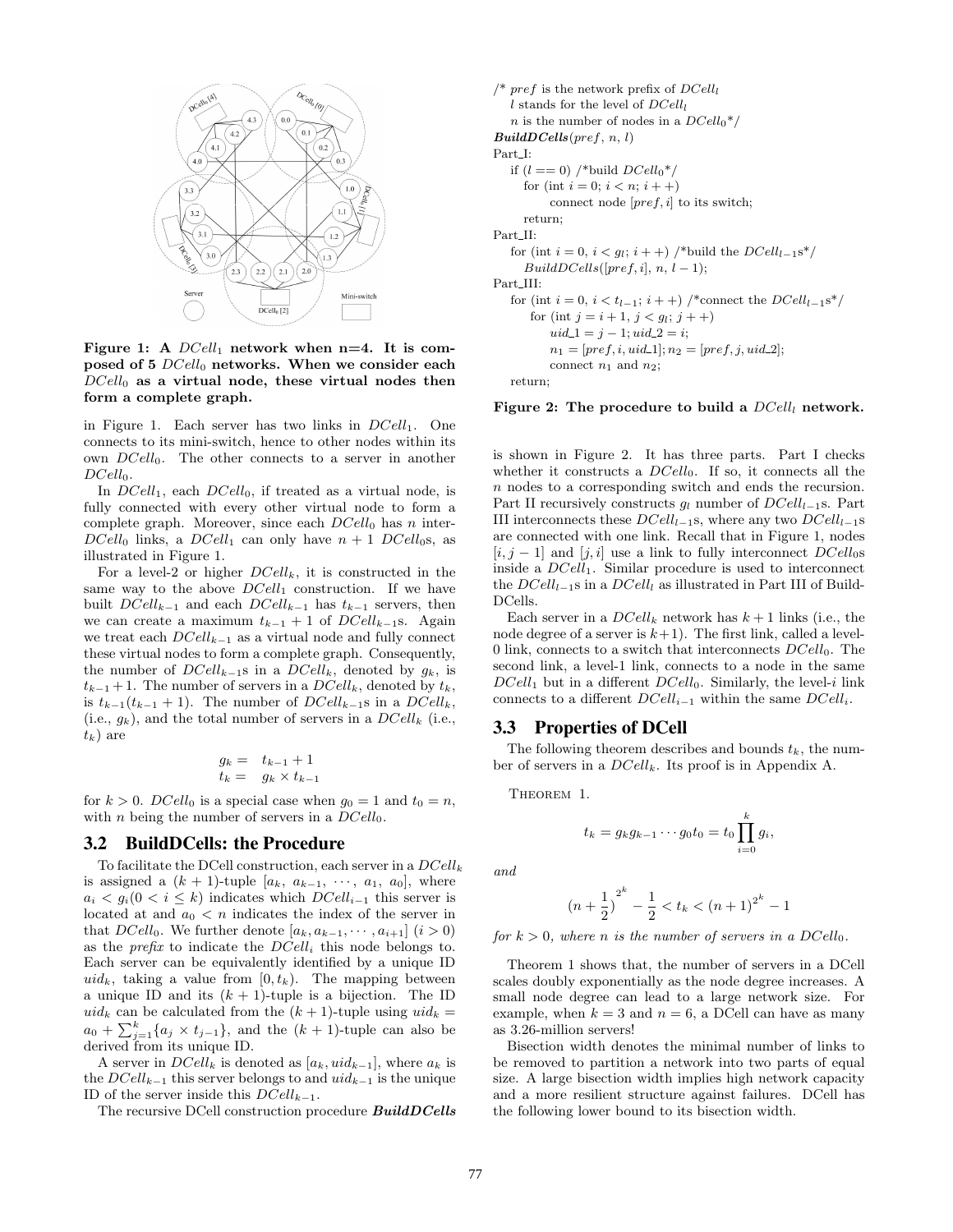THEOREM 2. The bisection width of a  $DCell_k$  is larger than  $\frac{t_k}{4 \log_n t_k}$  for  $k > 0$ .

The theorem can be proven by showing the bisection of DCell is larger than  $\frac{1}{2t_k log_n t_k}$  times of the bisection of its embedding directed complete graph. The proof simply follows the techniques in Section 1.9 of [12].

## 4. ROUTING IN A DCELL

Routing in a DCell-based DCN cannot use a global linkstate routing scheme since DCell's goal is to interconnect up to millions of servers. The hierarchical OSPF [15] is also not suitable since it needs a backbone area to interconnect all the other areas. This creates both bandwidth bottleneck and single point failure.

In this section, we propose our DCell Fault-tolerant Routing protocol (DFR), a near-optimal, decentralized routing solution that effectively exploits the DCell structure and can effectively handle various failures (due to hardware, software, and power problems), which are common in data centers [3, 8]. We start with a routing scheme without failures and a broadcast scheme, on which DFR is built.

## 4.1 Routing without Failure

#### *4.1.1 DCellRouting*

DCell uses a simple and efficient single-path routing algorithm for unicast by exploiting the recursive structure of DCell. The routing algorithm, called DCellRouting, is shown in Figure 3. The design of DCellRouting follows a divideand-conquer approach. Consider two nodes src and dst that are in the same  $DCell_k$  but in two different  $DCell_{k-1}s$ . When computing the path from src to dst in a  $DCell_k$ , we first calculate the intermediate link  $(n_1, n_2)$  that interconnects the two  $DCell_{k-1}$ s. Routing is then divided into how to find the two sub-pathes from  $src$  to  $n_1$  and from  $n_2$ to dst. The final path of DCellRouting is the combination of the two sub-pathes and  $(n_1, n_2)$ .

/\* src and dst are denoted using the 
$$
(k + 1)
$$
-tuples  $src = [s_k, s_{k-1}, \dots, s_{k-m+1}, s_{k-m}, \dots, s_0]$   $dst = [d_k, d_{k-1}, \dots, d_{k-m+1}, d_{k-m}, \dots, d_0]^*/$  **DCellRouting** (src, dst)  $pref = \text{GetCommPrefix}(src, dst);$   $m = len(pref);$  if  $(m == k) \text{ * in the same DCell}_0^*/$  return  $(src, dst);$   $(n1, n2) = GetLink(pref, s_{k-m}, d_{k-m});$   $path1 = DCellRouting(src, n1);$   $path2 = DCellRouting(n2, dst);$  return  $path1 + (n1, n2) + path2;$ 

#### Figure 3: Pseudocode for routing in a  $DCell_k$  when there is no failure.

In Figure 3,  $GetCommPrefix$  returns the common prefix of src and dst and GetLink calculates the link that interconnects the two sub-DCells. The link can be directly derived from the indices of the two sub-DCells. Let  $s_{k-m}$  and  $d_{k-m}$  $(s_{k-m} < d_{k-m})$  be the indices of the two sub-DCells. Based on BuildDCells (shown in Fig 2), the link that interconnects these two sub-DCells is  $([s_{k-m}, d_{k-m}-1], [d_{k-m}, s_{k-m}]).$ 

| $\boldsymbol{n}$ | $\boldsymbol{k}$ | $t_k$     | Shortest-path |       | DCellRouting |       |
|------------------|------------------|-----------|---------------|-------|--------------|-------|
|                  |                  |           | mean          | stdev | mean         | stdev |
| 4                | $\overline{2}$   | 420       | 4.87          | 1.27  | 5.16         | 1.42  |
| 5                | 2                | 930       | 5.22          | 1.23  | 5.50         | 1.33  |
| 6                | $^{2}$           | 1,806     | 5.48          | 1.18  | 5.73         | 1.25  |
| 4                | 3                | 176,820   | 9.96          | 1.64  | 11.29        | 2.05  |
| 5                | 3                | 865,830   | 10.74         | 1.59  | 11.98        | 1.91  |
| 6                | 3                | 3,263,442 | 11.31         | 1.55  | 12.46        | 1.79  |

Table 1: The mean value and standard deviation of path length in shortest-path routing and DCell-Routing.

The following Theorem 3 gives the upper bound on the maximum path length of *DCellRouting*. It can be readily proved by induction.

THEOREM 3. The maximum path length in DCellRouting is at most  $2^{k+1} - 1$ .

Theorem 3 shows that the recursion occurs for at most  $2^{k+1} - 1$  times. Therefore, *DCellRouting* can be performed quickly since a small k (say,  $k \leq 3$ ) is sufficient to build large networks in practice. If we need to know only the next hop instead of the whole routing path, the time complexity can be reduced to  $O(k)$  instead of  $O(2<sup>k</sup>)$ , since we do not need to calculate the sub-pathes that do not contain the next hop in this case.

The following theorem gives an upper bound on the diameter of the DCell network, i.e., the maximum path length among all the shortest-pathes. It can be shown from Theorem 3.

THEOREM 4. The diameter of a  $DCell_k$  network is at  $most 2^{k+1} - 1.$ 

The DCell diameter is small in practice. For  $k = 3$ , the diameter is at most 15. Given the total number of servers in  $DCell_k$  as  $t_k$ . The diameter of a  $DCell_k$  is less than  $2\log_n t_k - 1$ , since we have  $t_k > n^{2^k}$  from Theorem 1. One might conjecture that  $2^{k+1}-1$  is the exact diameter of DCell. This, however, is not true. We have two counter-intuitive facts on *DCellRouting* and DCell diameter:

- DCellRouting is not a shortest-path routing scheme. It can be shown by the following example. For a  $DCell_2$  with  $n = 2$  and  $k = 2$ , the shortest path between nodes [0,2,1] and [1,2,1] is  $([0,2,1], [6,0,0], [6,0,1],$  $[1,2,1]$ ) with length 3. The path using *DCellRouting* is  $([0,2,1], [0,2,0], [1,0,0], [0,0,0], [1,0,0], [1,0,1], [1,2,0],$  $[1,2,1]$ ) with length 7.
- $2^{k+1}-1$  is not a tight bound for the diameter of DCell. For a DCell with  $n = 2$  and  $k = 4$ , the diameter should be 27 rather than  $2^{4+1} - 1 = 31$ . However, the diameter of a DCell is  $2^{k+1} - 1$  when  $k < 4$ .

Nonetheless, the performance of DCellRouting is quite close to that of shortest-path routing. Table 1 computes the average path lengths and the standard deviations under DCellRouting and shortest-path routing for DCells with different  $n$  and  $k$ . We observe that the differences are small. Since DCellRouting is much simpler than shortest-path routing, we use DCellRouting to build DFR.

#### *4.1.2 Traffic Distribution in DCellRouting*

We now show that the traffic is distributed quite evenly in DCellRouting under the all-to-all communication model.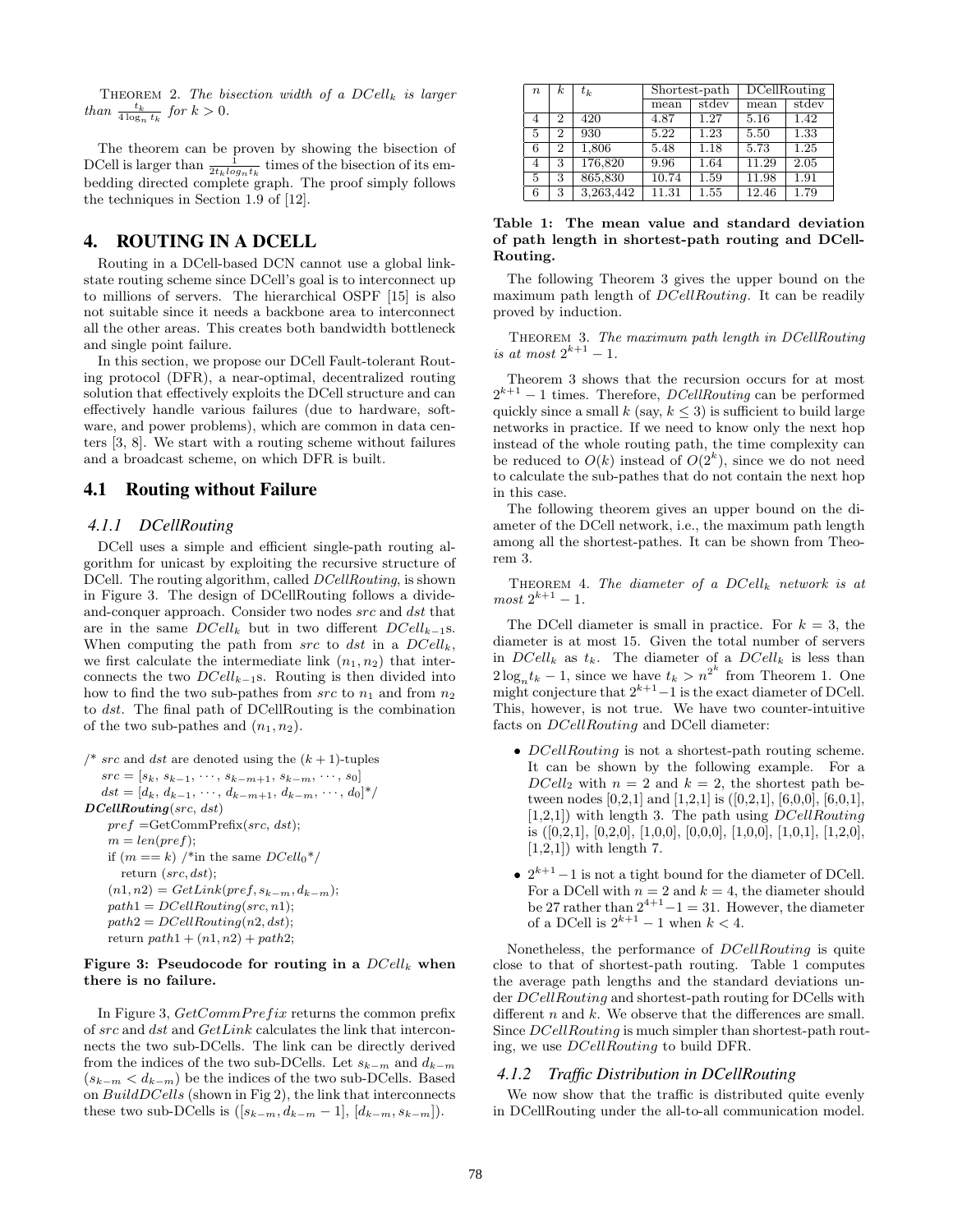High bandwidth can be achieved under both many-to-one and one-to-many communication models. DCell can thus provide high bandwidth for services such as MapReduce and GFS.

All-to-all communication model: In this model, all the nodes in a DCell communicate with all the other nodes. We have the following theorem, which is proved in Appendix B.

Theorem 5. Consider an all-to-all communication model for  $DCell_k$  where any two servers have one flow between them. The number of flows carried on a level-i link is less than  $t_k 2^{k-i}$  when using DCellRouting.

Theorem 5 shows that, links at different levels carry a different number of flows. The bottleneck link, if any, is at the lowest-level links rather than at the highest-level links. Since k is small (say,  $k = 3$ ), the difference among the number of flows at different levels is bounded by a small constant (e.g.,  $2^3 = 8$ ). Theorem 5 also shows that DCell can well support MapReduce [5], whose Reduce phase generates an all-to-all traffic pattern when each Reduce worker fetches intermediate files from many other servers.

One-to-Many and Many-to-One communication models: In both cases, a DCell server can utilize its multiple links to achieve high throughput. This property is useful for services such as GFS [8], which can utilize multiple links at a server to accelerate file replication and recovery.

We now introduce how a node selects its destinations to fully utilize its multiple links. Given a node src, the other nodes in a  $DCell_k$  can be classified into groups based on which link node src uses to reach them. The nodes reached by the level-i link of  $src$  belong to  $Group_i$ . The number of nodes in  $Group_i$ , denoted as  $\sigma_i$ , is given by Theorem 6, which is proved in Appendix C.

THEOREM 6.  $\sigma_i = (\prod_{j=i+1}^k g_j) t_{i-1}$  for  $k > i > 0$  and  $\sigma_k = t_{k-1}.$ 

Theorem 6 implies that, the number of nodes in  $Group_0$  is Theorem 6 implies that, the number of hodes in  $Group_0$  is<br> $\sigma_0 = t_k - \sum_{i=1}^k \sigma_k$ . The proof of Theorem 6 also shows how to compute the set of nodes for each  $Group_i(0 \leq i \leq k)$ . When  $src$  communicates with  $m$  other nodes, it can pick a node from each of  $Group_0$ ,  $Group_1$ , etc. This way, the maximum aggregate bandwidth at  $src$  is  $min(m, k+1)$  when assuming the bandwidth of each link as one.

When multi-path routing is used, we can show that the maximum bandwidth between any two nodes in a  $DCell_k$ is  $k + 1$ . It also shows that DCell provides high network capacity though we do not use multi-path routing in this work.

#### 4.2 Broadcast

A straightforward approach to broadcast is not fault tolerant: From src to all the other nodes, the approach constructs a spanning tree and then propagates broadcast messages along the tree. The scheme minimizes the number of forwarding messages, but is vulnerable to failures. When one intermediate node fails, the sub-tree under that node will not receive the broadcast message.

To address the above issue, we introduce DCellBroadcast, a simple yet robust broadcast scheme. In DCellBroadcast, a sender delivers the broadcast packet to all its  $k + 1$  neighbors when broadcasting a packet in a  $DCell_k$ . Upon receiving a broadcast packet, a receiver first checks whether this packet has been received before. The receiver drops a duplicate packet but broadcasts a new packet to its other k links. DCellBroadcast is fault-tolerant in that a broadcast packet can reach all the receivers as long as the network is connected.

In DCellBroadcast, we limit the broadcast scope by encoding a scope value  $k$  into each broadcast message. The message is broadcasted only within the  $DCell_k$  network that contains the source node. Since the diameter of  $DCell_k$  is at most  $2^{k+1} - 1$ , a broadcast message needs at most  $2^{k+1} - 1$ steps to reach all the nodes in  $DCell_k$ .

#### 4.3 Fault-tolerant Routing

DFR is a distributed, fault-tolerant routing protocol for DCell networks without global link state. It uses DCell-Routing and DCellBroadcast as building blocks. DFR handles three types of failures: server failure, rack failure, and link failure. Rack failure occurs when all the machines in a rack fail (e.g., due to switch or power outage). Link failure is a basic one since all the failures result in link failure. Hence, link failure handling is a basic part of DFR. DFR uses three techniques of local reroute, local link-state, and jump-up to address link failure, server failure, and rack failure, respectively. We now present the three techniques and then describe DFR.

#### *4.3.1 Local-reroute and Proxy*

As shown in Section 4.1, *DCellRouting* is simple and its performance is close to the shortest-path routing. This motivated us to introduce local-reroute to bypass failed links in DCellRouting. Effectively, local-reroute makes only local decisions to reroute packets.

Local-reroute is best illustrated by the following example. Let nodes src and dst be in the same  $DCell_k$ . We compute a path from src to dst using DCellRouting. Now assume an intermediate link  $(n_1, n_2)$  has failed. Local-reroute is performed at  $n_1$  as follows. It first calculates the level of  $(n_1, n_2)$ , denoted by l. Then  $n_1$  and  $n_2$  are known to be in the same  $DCell_l$  but in two different  $DCell_{l-1}s$ . Since there are  $g_l DCell_{l-1}$  subnetworks inside this  $DCell_l$ , it can always choose a  $DCell_{l-1}$  (e.g., the one nearest to  $n_1$  but different from the one  $n_2$  is in). There must exist a link, denoted as  $(p_1, p_2)$ , that connects this  $DCell_{l-1}$  and the one where  $n_1$  resides. Local-reroute then chooses  $p_2$  as its *proxy* and re-routes packets from  $n_1$  to the selected proxy  $p_2$ . Upon receiving the packet,  $p_2$  simply uses  $DCell Routing$  to route the packet to dst. In DCellRouting, the new and the original pathes converge when they both reach  $DCell<sub>l</sub>$  or above.

Local-route is efficient in handling link failures. This is because most links in a path are low-level links using DCellRouting. When local re-route is used to bypass a failed level-*l* link, the path length increases on average by the average path length in a  $DCell_{l-1}$ . This is because local re-route needs to route the packet into the proxy  $DCell_{l-1}$  to bypass the failed link.

Local-reroute is not loop free. But loops can happen only when there are multiple link failures and the re-routes form a ring, hence is of very low probability. We discuss how to remove looped packets from DCell in Section 4.3.3. Localreroute alone cannot completely address node failures. This is because it is purely based on DCell topology and does not utilize any kind of link or node states. We illustrate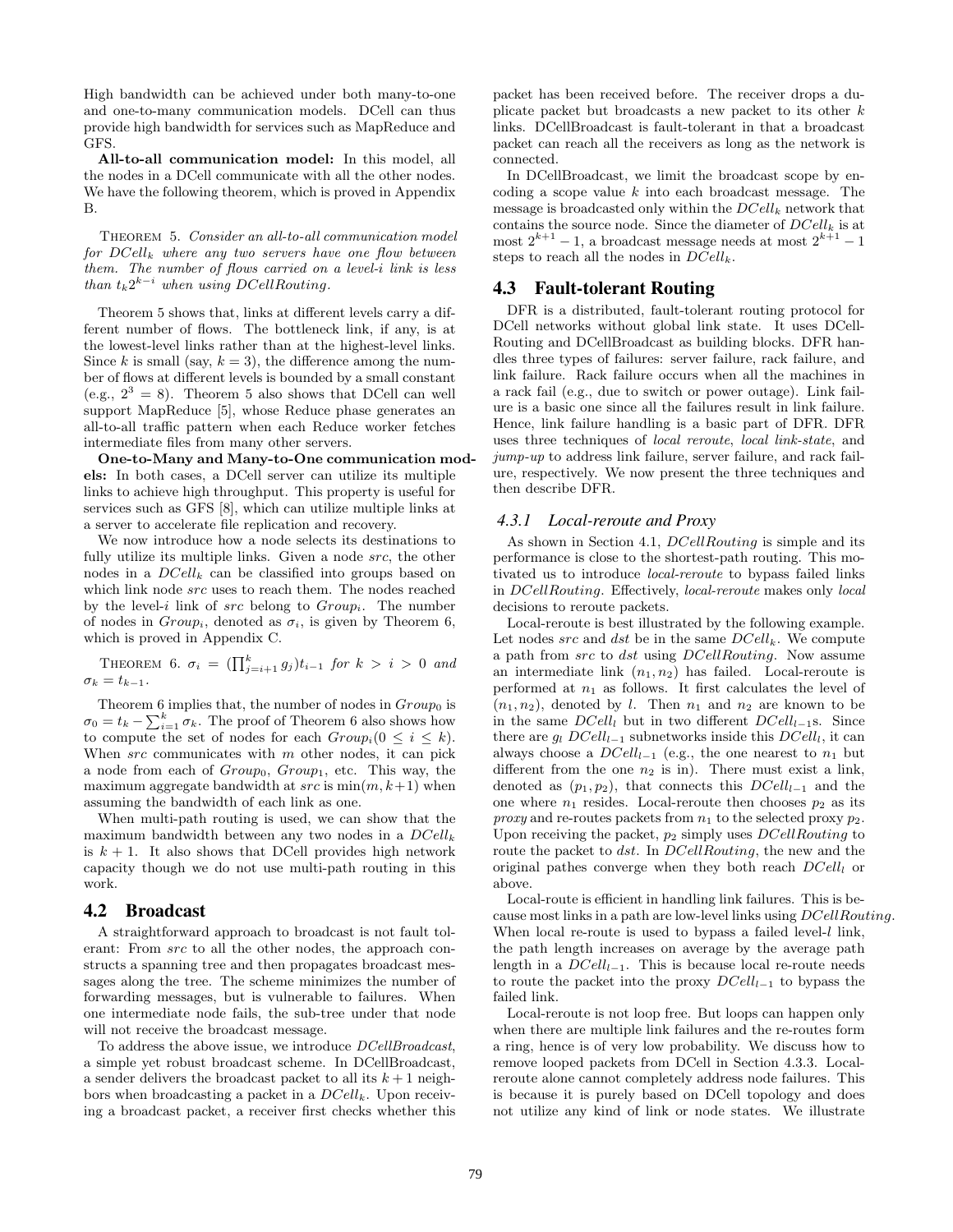

Figure 4: DFR: Fault tolerant routing in DCell.

the problem via an example. Consider from  $src$  to  $dst$  there is sub *DCellRouting* path  $\{(q_1, q_2), (q_2, q_3)\}$ . The level of  $(q_1, q_2)$  is 1 and the level of  $(q_2, q_3)$  is 3. Now  $q_1$  finds that  $(q_1, q_2)$  is down (while actually  $q_2$  failed). Then, no matter how we re-route inside this  $DCell_2$ , we will be routed back to the failed node  $q_2!$ ! In the extreme case, when the last hop to dst is broken, the node before dst is trapped in a dilemma: if dst fails, it should not perform local-reroute; if it is a link failure, it should perform local-reroute. To solve the problem faced by pure local-reroute, we next introduce local link-state.

#### *4.3.2 Local Link-state*

With local link-state, we use link-state routing (with Dijkstra algorithm) for intra- $DCell_b$  routing and DCellRouting and local reroute for inter- $DCell_b$  routing. In a  $DCell_b$ , each node uses DCellBroadcast to broadcast the status of all its  $(k+1)$  links periodically or when it detects link failure. A node thus knows the status of all the outgoing/incoming links in its  $DCell_b$ . b is a small number specifying the size of  $DCell_b$ . For example, a  $DCell_b$  has 42 or 1806 servers when b is 1 or 2 and  $n = 6$ .

Figure 4 illustrates how local link-state routing works together with local re-route. Use node  $m_2$  as an example. Upon receiving a packet,  $m_2$  uses DCellRouting to calculate the route to the destination node dst. It then obtains the first link that reaches out its own  $DCell_b$  (i.e.,  $(n_1, n_2)$ ) in the figure).  $m_2$  then uses intra- $DCell_b$  routing, a local linkstate based Dijkstra routing scheme, to decide how to reach  $n_1$ . Upon detecting that  $(n_1, n_2)$  is broken,  $m_2$  invokes localreroute to choose a proxy. It chooses a link  $(p_1, p_2)$  with the same level as  $(n_1, n_2)$  and sets  $p_2$  as the proxy. After that,  $m_2$  routes the packet to  $p_2$ . When  $p_2$  receives the packet, it routes the packet to dst. Note that we handle the failure of  $(n_1, n_2)$  successfully, regardless of a link failure or a node failure at  $n_2$ .

#### *4.3.3 Jump-up for Rack Failure*

We now introduce *jump-up* to address rack failure. Assume the whole  $DCell_b$ ,  $i_2$ , fails in Figure 4. Then the packet will be re-routed endlessly around  $i_2$ , since all the re-routed paths need to go through  $r_1$ . The idea of jump-up can also be illustrated in Figure 4. Upon receiving the rerouted packet (implying  $(n_1, n_2)$  has failed),  $p_2$  checks whether  $(q_1, q_2)$  has failed or not. If  $(q_1, q_2)$  also fails, it is a good indication that the whole  $i_2$  failed.  $p_2$  then chooses a proxy from DCells with higher level (i.e., it *jumps up*). Therefore, with jumpup, the failed DCell  $i_2$  can be bypassed. Note that when  $dst$  is in the failed  $i_2$ , a packet will not be able to reach dst no matter how we local-reroute or jump-up. To remove packets from the network, we introduce two mechanisms as our final defense. First, a retry count is added in the packet header. It decrements by one when a local-reroute is performed. A packet is dropped when its retry count reaches zero. Second, each packet has a time-to-live (TTL) field, which is decreased by one at each intermediate node. The packet is discarded when its TTL reaches zero. When a packet is dropped, a destination unreachable message is sent back to the sender so that no more packets to the destination will be injected.

#### *4.3.4 DFR: DCell Fault-tolerant Routing*

Our DFR protocol uses all three techniques for fault-tolerant routing. The detailed procedure of DFR is shown in Figure 5. Denote the receiver node as self.uid. Upon receiving a packet, a node first checks whether it is the destination. If so, it delivers the packet to upper layer and returns (line 1). Otherwise, it checks the proxy field of the packet. If the proxy value of the packet matches the node, implying that the packet has arrived at the proxy, we then clear the proxy field (line 2). Let  $dcn\_dst$  denote our DCellRouting destination. When the proxy field of the packet is empty,  $dcn\_dst$  is the destination of the packet; otherwise, it is the proxy of the packet (lines 3-4). DCellRouting is then used to compute a path from the current node to  $dcn\_dst$  (line 5). and to find the first link with level  $>b$  from the path (with  $FirstLink$ , line 6). If we cannot find such a link (indicating that  $dcn\_dst$  and the receiver are in the same  $DCell_b$ , we set  $dij\_dst$ , which is the destination to be used in Dijkstra routing within this  $DCell_b$ , to  $dcn\_dst$ . Once found, such a link is denoted as  $(n_1, n_2)$ . We know that  $n_1$  and  $n_2$  are in two different  $DCell_{l-1}$ s but in the same  $DCell_l$ , where l is the level of  $(n_1, n_2)$ . We then check the status of  $(n_1, n_2)$ . If  $(n_1, n_2)$  failed, we perform local-rerouting; otherwise, we set  $dij\_dst$  to  $n_2$ , the last hop in our DijkstraRouting (line 10). Once  $di\hat{j}$  dst is chosen, we use  $DijkstraRouting$  to perform intra-DCell routing and obtain the next hop. If the next hop is found, we forward the packet to it and return (line 13). However, If we cannot find a route to  $dij\_dst$  and the destination of the packet and the receiver are in the same  $DCell_b$ , we drop the packet and return (lines 14-15); otherwise, we local-reroute the packet.

When we need to reroute a packet, we use  $SelectProxy$ to select a link to replace the failed link  $(n_1, n_2)$ . In case we cannot find a route to  $n_1$  inside  $DCell_b$ , we treat it as equivalent to  $(n_1, n_2)$  failure. The idea of SelectProxy is simple. Our preferred choice is to find a link that has the same level as  $(n_1, n_2)$ . When rack failure occurs, we increase the link level by 1 to 'jump-up'. Once we determine the level for proxy selection, we use a greedy algorithm to choose the proxy. We choose the node that has an alive link with our preferred level and is the closest one to self.uid. In the example of Figure 4, link  $(p_1, p_2)$  is chosen, node  $p_1$  is in the same  $DCell_b$  with the current receiver  $m_2$  and  $p_2$  is chosen as the proxy.

## 5. INCREMENTAL EXPANSION

It is unlikely that a full DCell-based DCN is constructed at one time. Servers need to be added into data centers incrementally. When new machines are added, it is desirable that existing applications should not be interrupted, thus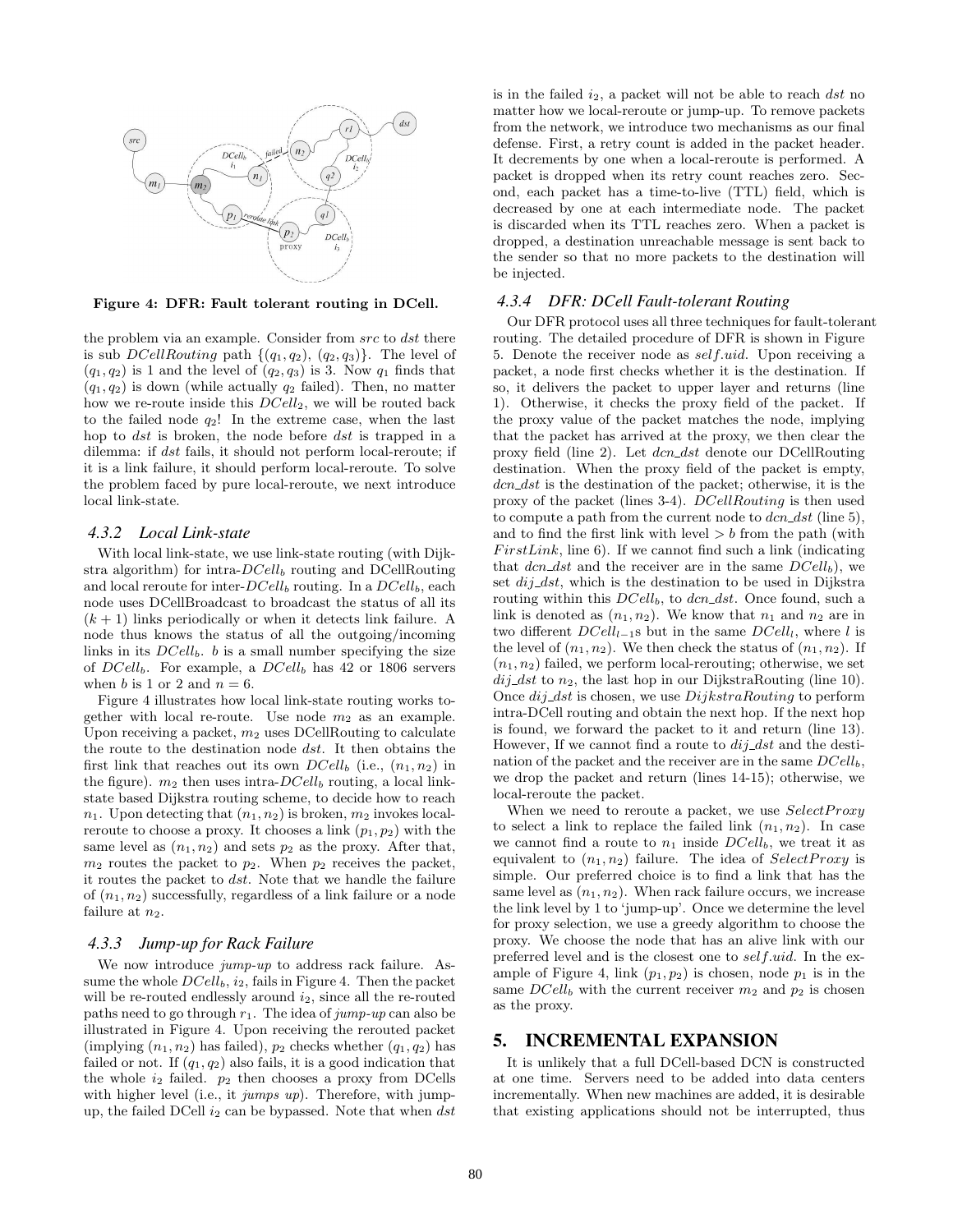$\text{DFR}(pkt)$  /\*pkt is the received packet\*/

- 1 if  $(\text{plt.dat} == \text{self}.\text{uid})$  { deliver( $\text{plt}$ ); return; }
- 2 if  $(self.uid == pkt.proxy) pkt.proxy = NULL;$
- 3 if  $(\text{pkt}.\text{prox} y!=\text{NULL}) \text{ } dcn\_dst = \text{pkt}.\text{prox} y;$
- 4 else  $dcn\_dst = pkt.dat;$
- 5  $path = DCellRouting(self.id, dcn\_dst);$
- 6  $(n_1, n_2)$  = FirstLink(path, b);
- 7 if  $((n_1, n_2) = NULL)$  dij\_dst = dcn\_dst;
- 8 else
- 9 if  $((n_1, n_2)$  fails) goto local-reroute;
- 10 else  $dij\_dst = n_2;$
- 11  $next\_hop = DijkstraRouting(\rho kt, dij\_dst);$
- 12 if  $(next\_hop! = NULL)$
- 13 forward *pkt* to *next\_hop* and return;
- 14 else if  $(self.uid and pkt.dst are in a same DCell_b)$
- 15 drop  $pkt$  and return;
- local-reroute:
- 16  $pkt.retry -$ ;
- 17 if  $(\text{ptt.}retry == 0)$ {drop( $\text{ptt}$ ); return;}
- 18  $pt.prox = SelectProxy(iid, (n_1, n_2))$

```
19 return \text{DFR}(pkt);
```
#### Figure 5: Pseudocode for DFR.

requiring that: (1) re-wiring should not be allowed, and (2) addresses of existing machines should not change. A direct consequence of these requirements is that, the number of servers in a  $DCell_0$ , denoted as n, should be fixed.

A straightforward way to gradually build DCell is the bottom-up approach. When a  $DCell_0$  is full, we start to build a  $DCell_1$ . When a  $DCell_{k-1}$  is full, we start to build a  $DCell_k$ . This way, neither re-addressing nor re-wiring is needed when new machines are added. The system grows incrementally. However, this approach may generate interim structure that is not fault-tolerant. For example, when the number of nodes in the system is  $2 \times t_{i-1}$ , it will form two full  $DCell_{i-1}$ s connected by a single link. If this link fails, the network is partitioned into two parts.

In this work, we propose a *top-down* approach to incrementally build a DCell. When constructing a  $DCell_k$ , we start from building many incomplete  $DCell_{k-1}$ s and make them fully connected. Hence, even interim structure is fault tolerant. In our approach, we require that the minimal quantum of machines added at one time be much larger than one. In this paper, we use  $DCell_1$  as the basic adding unit. This does not pose any difficulty in reality since servers are added in racks in data centers. A  $DCell_1$  has 20, 30, 42 servers when  $n = 4, 5, 6$ . It can be readily placed into a rack, which typically has  $20-80$  servers. We also fix k at the planning stage of a data center. A choice of  $k = 3$  accommodates millions of servers.

The AddDCell procedure is shown in Figure 6. It adds a  $DCell_1$  and runs recursively. When adding a new level-1 DCell  $d_1$ , AddDCell starts from  $DCell_k$  and recursively finds the right  $DCell_2$  for the new  $DCell_1$ . The right sub-DCell for  $d_1$  is found via calling sub-routine  $GetIndex$ , which simply checks the number of its  $DCell_{l-1}$ . If the number is less than  $(t_1 + 1)$ , it allocates a new empty  $DCell_{l-1}$ . If all the  $DCell_{l-1}$ s are full, a new  $DCell_{l-1}$  is created; Otherwise, it finds the first none-full  $DCell_{l-1}$ . Then  $d_1$  is added into the sub-DCell. After  $d_1$  is added, all the nodes in  $d_1$  are connected to their existing neighbors (not shown in Figure 6).

 $AddDCell(pred, l, d_1)$  /\* $d_1$  is the  $DCell_1$  to add\*/ if  $(l == 2)$  $i$  is the largest index of the existing  $DCell<sub>1</sub>$ s; assign prefix  $[pref, i+1]$  to  $d_1$ ; return;  $id = GetIndex(pred, l);$  $AddDCell([pref,id], l-1, d_1);$ return;

GetIndex(pref, l){ /\*get the  $DCell_{l-1}$  to add  $d_1^*/$  $m =$  the number of  $DCell_{l-1}$  subnetworks; if  $(m < (t_1 + 1))$  return m; if (all these  $m \text{ DCell}_{l-1}$  are full) return m;  $m_2$  = the smallest index of the non-full  $DCell_{l-1}$ s; return  $m_2$ :

Figure 6: Add a  $DCell_1$  subnetwork into a  $DCell_1$ network.

The operations of GetIndex show that, when the first  $t_1+1$ of DCell<sub>1</sub>s are added into a DCell<sub>k</sub>,  $t_1 + 1$  of DCell<sub>k-1</sub> subnetworks are created and each contains only one  $DCell_1$ . Note that there are only  $t_1$  machines in a  $DCell_1$ . Therefore,  $t_1 + 1$  is the maximum number of  $DCell_{k-1}$ s to form a fullconnected graph. Compared with the bottom-up scheme, this top-down approach generates much more fault-tolerant interim structures, as it seeks to build complete graph at each level of DCell. A DCell<sub>i</sub> forms a complete graph at level *i* if all its  $DCell_{i-1}$  are fully connected. The connectivity of our incrementally-built DCell is formalized by Theorem 7. The proof can be derived from the AddDCell procedure.

THEOREM 7. A  $DCell_i(i > 2)$  built by AddDCell either is a complete graph at level i, or becomes a complete graph at level i after we remove its  $DCell_{i-1}$  subnetwork that has the largest prefix.

An incrementally expanding DCell is highly fault tolerant because of good connectivity. When building a  $DCell_k$  $(k > 1)$  using AddDCell, the number of DCell<sub>k-1</sub> networks is at least  $\min(t_1 + 1, \theta)$ , where  $\theta$  is the number of added  $DCell<sub>1</sub>$ s. This result, together with Theorem 7, demonstrates the good connectivity achieved by AddDCell.

AddDCell also fits naturally with our DFR routing algorithm. When a server cannot forward a packet to a sub-DCell, it just treats the next link as a failed one (no matter whether it is due to failure or an incomplete DCell). Using  $DCell<sub>1</sub>$  as the adding unit also ensures that the intra-DCell link-state routing of DFR works well since DCells at levels 1 and 2 are always fully connected.

## 6. SIMULATIONS

In this section, we use simulations to evaluate the performance of DFR under server node, rack, and link failures. We compare DFR with the Shortest-Path Routing (SPF), which offers a performance bound. The results are obtained by averaging over 20 simulation runs.

## 6.1 DFR in a Full DCell

In our simulation, different types of failures are randomly generated. A randomly selected node routes packets to all the other nodes. We study both the path failure ratio and the average path length for the found paths. In all the simulations, we set the intra-DCell routing level  $b = 1$  and each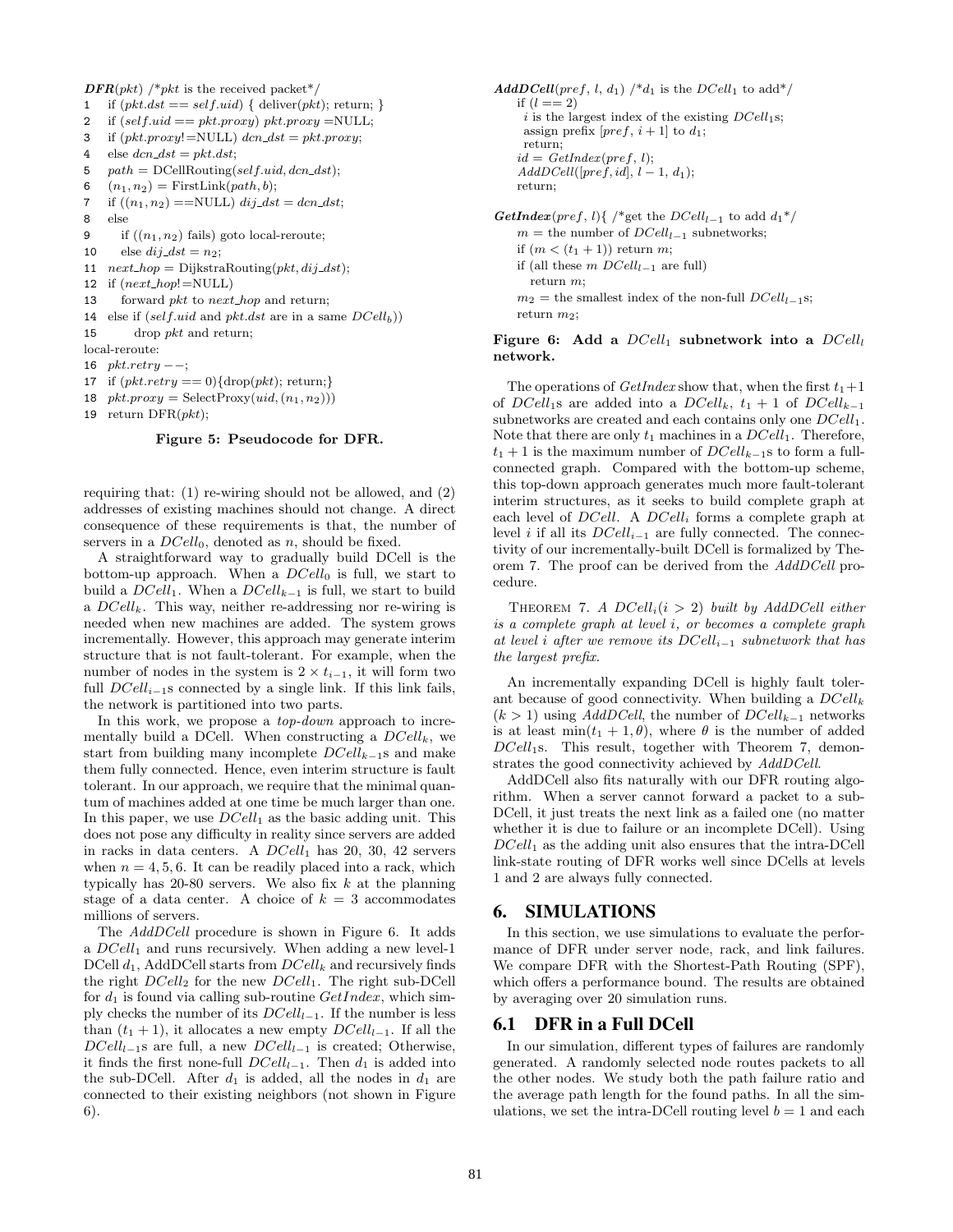

Figure 7: Path failure ration vs. node failure ratio.

 $DCell<sub>1</sub>$  is a rack. We vary the (node/rack/link) failure ratios from 2% to 20%. The networks we use are a  $DCell_3$  with  $n = 4$  (176,820 nodes) and a DCell<sub>3</sub> with  $n = 5$  (865,830) nodes).

Figure 7 plots the path failure ratio versus the node failure ratio under node failures. We observe that, DFR achieves results very close to SPF. Even when the node failure ratio is as high as 20%, DFR achieves 22.3% path failure ratio for  $n = 4$  while the bound is 20%. When the node failure ratio is lower than 10%, DFR performs almost identical to SPF. Moreover, DFR performs even better as n gets larger.

Since DFR uses local reroute to bypass failed links, one concern is that local reroute might increase the path length. Table 2 shows that, the difference in path length between DFR and SPF increases very slowly as the node failure ratio increases. We also have studied the standard deviations of the path lengths under DFR and SPF. The standard deviation of DFR also increases very slowly as the node failure increases. When the node failure rate is as high as 20%, the standard deviation is still less than 5.

We have also studied the effect of rack failure. We randomly select  $DCell<sub>1</sub>$ s and let all the nodes and links in those  $DCell<sub>1</sub>$  fail. Table 2 shows that, the impact of rack failure on the path length is smaller than that of node failure. This is because when a rack fails, SPF also needs to find alternative paths from higher-level DCells. Our jump-up strategy is very close to SPF routing in this case. The path failure ratio is not shown here since it is very similar to the node failure case in Figure 7.

Figure 8 plots the path failure ratio under link failures, which would occur when wiring is broken. We see that the path failure ratio of DFR increases with the link failure ratio. However, the path failure ratio of SPF is almost 0. This is because very few nodes are disconnected from the graph (indicating the robustness of our DCell structure). However, DFR cannot achieve such performance since it is not globally optimal. When the failure ratio is small (say, less than 5%), the performance of DFR is still very close to SPF. As shown in Table 2, the average path length under link failure is similar to that under node failure.

## 6.2 DFR in a Partial DCell

We have also evaluated DFR when a DCell is incrementally upgraded using our incremental expansion procedure of Section 5. To this end, we consider a large  $DCell_3$  network with n=6 (that supports up to 3.26-million servers).



Figure 8: Path failure ratio vs. link failure ratio.

| Failure | Node failure |       | Rack failure |            | Link failure |       |
|---------|--------------|-------|--------------|------------|--------------|-------|
| ratio   | DFR.         | SPF   | DFR.         | <b>SPF</b> | DFR.         | SPF   |
| 0.02    | 11.60        | 10.00 | 11.37        | 10.00      | 11.72        | 10.14 |
| 0.04    | 12.00        | 10.16 | 11.55        | 10.01      | 12.40        | 10.26 |
| 0.08    | 12.78        | 10.32 | 11.74        | 10.09      | 13.73        | 10.55 |
| 0.12    | 13.60        | 10.50 | 11.96        | 10.14      | 14.97        | 10.91 |
| 0.2     | 16.05        | 11.01 | 12.50        | 10.32      | 17.90        | 11.55 |

Table 2: Average path lengths for DFR and SPF in a  $DCell_3$  with  $n = 4$ .

We show that DFR achieves stable performance with various ratio of deployed nodes.

Figure 9 plots the performance of DFR with the ratio of deployed nodes varying from 10% to 100%. The failure rate is set to 5% for all three failure models. The results of SPF are stable at 5% under nodes and rack failures, but close to 0 under link failures. DFR has its path failure ratios smaller than 0.9% under link failures, and smaller than 6% under node and rack failures, respectively. The result demonstrates that DCell is fault tolerant even when it is partially deployed.

## 7. IMPLEMENTATION

In this section, we design and implement a DCN protocol suite for DCell. We also report experimental results from an operational DCell testbed with over twenty server nodes.

## 7.1 DCN Protocol Suite

The DCN protocol suite serves as a network layer for DCell-based data centers. It includes DCN addressing, DCN header format, and protocols for neighborhood and linkstate management. It provides functionalities similar to IP over the Internet [18].

DCN Addressing: We use a 32-bit uid to identify a server. The most significant bit (bit-0) is used to identify the address type. If it is 0, the address is the uid of a server; otherwise, the address is a multicast address. For a multicast address, the 1∼3 bits are used to identify the scope of the DCell, within which the message can propagate. The remaining 28 bits are used to indicate the multicast group. Currently, only one concrete multicast address is defined: when these 28 bits are all ones, it defines a broadcast address.

DCN Header: Figure 10 shows the format of the DCN header. The header size is 20 or 24 bytes depending on the existence of the *Proxy DCN Address* (see Section 4.3 for de-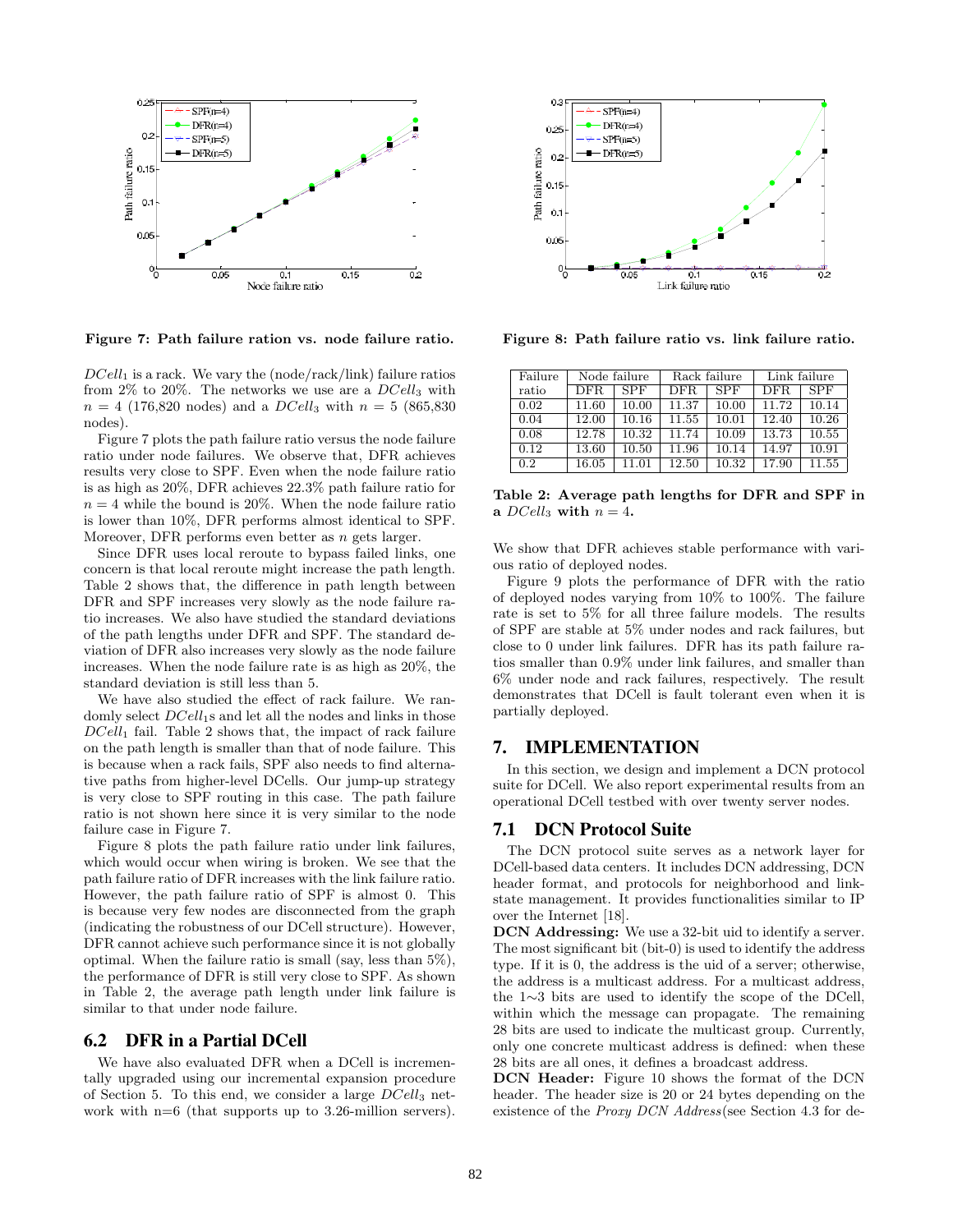

Figure 9: Path failure ratios when the node/rack/linik failure probabilities are 5%.

|                                | 16<br>8    |          |                 | 31 |  |  |
|--------------------------------|------------|----------|-----------------|----|--|--|
| Version                        | <b>DHL</b> | Protocol | Payload Length  |    |  |  |
| Identification                 |            |          |                 |    |  |  |
| Retry                          | Flags      | πL       | Header Checksum |    |  |  |
| Source DCN Address             |            |          |                 |    |  |  |
| <b>Destination DCN Address</b> |            |          |                 |    |  |  |
| Proxy DCN Address              |            |          |                 |    |  |  |

Figure 10: The DCN protocol header.

tails). The design of the DCN header borrows heavily from IP, herein we highlight only the fields specific to DCN. Identification is 32, rather than 16 bits, as in IP. This is because the link bandwidth in data centers is quite high. A 16-bit field will incur identification recycles within a very short period of time. Retry is a 4-bit field to record the maximum number of local-reroutes allowed. It decrements by one for each local-reroute performed. A packet is dropped once its retry count becomes 0. Our current implementation sets the initial retry count as 5. Flags is a 4-bit field, and only bit-3 of the flag, PF (Proxy Flag), is currently defined. When PF is set, the Proxy DCN Address is valid; otherwise, the data payload starts right after the Destination DCN Address.

Neighbor Maintenance: To detect various failures, we introduce two mechanisms for neighbor maintenance. First, a DCN node transmits heart-beat messages over all its outbound links periodically (1 second by default). A link is considered down if no heart-beat message is received before timeout (5 seconds by default). Second, we use link-layer medium sensing to detect neighbor states. When a cable becomes disconnected or re-connected, a notification message is generated by the link-layer drivers. Upon receiving notification, the cache entry at the corresponding neighbor is updated immediately.

Link-state Management: DFR uses link-state routing inside  $DCell_b$  subnetworks. Therefore, each node needs to broadcast its link states to all other nodes inside its  $DCell_b$ . This is done by using DCellBroadcast (see Section 4.2). A node performs link-state updates whenever the status of its outbound neighboring links changes. It also broadcasts its link states periodically. Links that have not been refreshed before timeout are considered as down and thus removed from the link-state cache.

## 7.2 Layer-2.5 DCN Prototyping

Conceptually, the DCN protocol suite works at layer 3 and is a network-layer protocol. However, replacing IP with the DCN layer requires application changes, as almost all current network applications are based on TCP/IP. To address this issue, we implement the DCN suite at an intermediate layer between IP and the link layer, which we call Layer-2.5 DCN. In DCN, IP address is used for end-host identification without participating in routing, and current applications are supported without any modification. In our design, we choose to have a fixed one-to-one mapping between IP and DCN addresses. This design choice greatly simplifies the address resolution between IP and DCN.

We have implemented a software prototype of Layer-2.5 DCN on Windows Server 2003. Our implementation contains more than 13000 lines of C code. The DCN protocol suite is implemented as a kernel-mode driver, which offers a virtual Ethernet interface to the IP layer and manages several underlying physical Ethernet interfaces. In our current implementation, operations of routing and packet forwarding are handled by CPU. A fast forwarding module is developed to receive packets from all the physical network ports and decide whether to accept packets locally or forward them to other servers. The forwarding module maintains a forwarding table. Upon receiving a packet, we first check whether its next hop can be found in the forwarding table. When the next hop of a packet is not in the forwarding table, DFR routing will be used to calculate the next hop, which is subsequently cached in the forwarding table. When any link state changes, the forwarding table is invalidated and then recalculated by DFR.

## 7.3 Experimental Results

We have an operational testbed of a  $DCell_1$  with over 20 server nodes. This  $DCell_1$  is composed of 5  $DCell_0$ s, each of which has 4 servers (see Figure 1 for the topology). Each server is a DELL 755DT desktop with Intel 2.33GHz dualcore CPU, 2GB DRAM, and 160GB hard disk. Each server also installs an Intel PRO/1000 PT Quad Port Ethernet adapter. The Ethernet switches used to form the  $DCell<sub>0</sub>$ s are D-Link 8-port Gigabit switches DGS-1008D (with each costing about \$50). Each server uses only two ports of the quad-port adapter. Twisted-pair lines are used to interconnect the DCN testbed. Two experiments are carried out to study the fault-tolerance and network capacity of DCell:

Fault-tolerance: In this experiment, we set up a TCP connection between servers [0,0] and [4,3] in the topology of Figure 1. The path between the two nodes is  $[0,0]$ ,  $[0,3]$ ,  $[4,0]$ , [4,3] initially. To study the performance under link failures, we manually unplugged the link  $([0,3], [4,0])$  at time 34s and then re-plugged it in at time 42s. We then shutdown the server [0,3] at time 104s to assess the impact of node failures. After both failures, the routing path is changed to [0,0], [1,0], [1,3], [4,1], [4,3]. And after re-plug event, the path returns to the original one. The TCP throughput is plotted in Figure 11. The CPU utilizations are about 40%, 45%, and 40% for sender, receiver, and forwarder, respectively.

We make two observations from the experiment. First, DCell is resilient to both failures. The TCP throughput is recovered to the best value after only a few seconds. Second, our implementation detects link failures much faster than node failures, because of using the medium sensing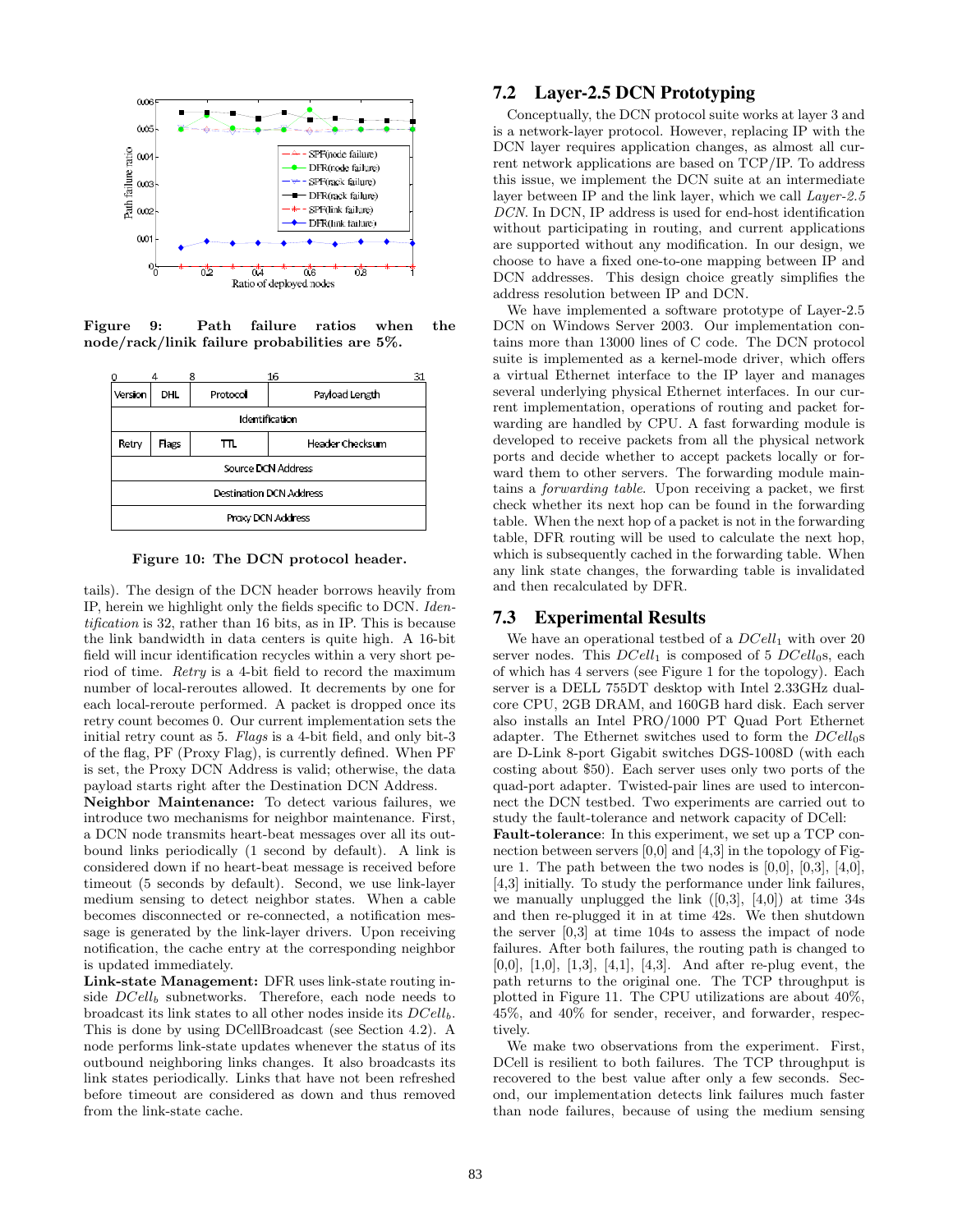

Figure 11: TCP throughput with node and link failures.

technique. Figure 11 shows that, the link failure incurs only 1-second throughput degradation, while the node failure incurs a 5-second throughput outage that corresponds to our link-state timeout value.

Network capacity: In this experiment, we compare the aggregate throughput of DCell and that of the tree structure. The target real-life application scenario is MapReduce [5]. In its Reduce-phase operations, each Reduce worker fetches data from all the other servers, and it results in an all-to-all traffic pattern. In our experiment, each server established a TCP connection to each of the remaining 19 servers, and each TCP connection sent 5GB data. The 380 TCP connections transmitted 1.9TB data in total. There was no disk access in this experiment. This is to separate network performance from that of disk IO. We study the aggregate throughput under DCell and a two-level tree structure. In the two-level tree, the switches of the  $5 \text{ } DCell_{0s}$  were connected to an 8-port Gigabit Ethernet switch.

Figure 12 plots both the aggregate throughput of DCell and that using the two-level tree. The transmission in DCell completed at 2270 seconds, but lasted for 4460 seconds in the tree structure. DCell was about 2 times faster than Tree. The maximum aggregate throughput in DCell was 9.6Gb/s, but it was only 3.6Gb/s in the tree structure.

DCell achieves higher throughput than the tree-based scheme. We observed that, the 20 one-hop TCP connections using the level-1 link had the highest throughput and completed first at the time of 350s. All the 380 TCP connections completed before 2270s. Since we currently use software for packet forwarding, CPU becomes the major bottleneck (with 100% CPU usage in this experiment), which prevents us from realizing all the potential capacity gains of DCell. In our future implementation when packet forwarding is offloaded to hardware, we expect DCell to deliver much higher peak throughput of about 20Gb/s. Moreover, our current gain is achieved using a small-scale testbed. The merits of DCell will be more significant as the number of servers grows.

One might expect the tree structure to have much higher throughput than the measured 3.6Gb/s. Each pair of the servers sharing a single mini-switch should be able to send/receive at the line speed, and the aggregate throughput should be close to 20Gb/s in the beginning. However, this is not true. The top-level switch is the bottleneck and soon gets congested. Due to the link-layer flow control, this will eventu-



Figure 12: Aggregate TCP Throughput under DCell and Tree.

ally cause queue to build up at each sender's buffer. All TCP connections at a server share the same sending buffer on a network port. Therefore, all TCP connections are slowed down, including those not traversing the root switch. This results in much smaller aggregate TCP throughput.

## 8. RELATED WORK

Interconnection networks have been extensively studied in parallel computing for two decades (see e.g., [21, 16, 6, 17, 13, 12]). In this section, we compare DCell with several representative interconnection structures in the DCN context. Our comparison does not imply, in any sense, that other structures are not suitable for their original design scenarios. Instead, we intend to show that DCell is a better structure for data centers, which require scaling, fault tolerance, high network capacity, and incremental expansion.

Table 3 shows the comparison results. We use  $N$  to denote the number of supported servers. The metrics used are: (1)Node degree: Small node degree means fewer links, and fewer links lead to smaller deployment overhead; (2)Network diameter: A small diameter typically results in efficient routing; (3)Bisection width (BiW): A large value shows good fault-tolerant property and better network capacity; (4)Bottleneck Degree (BoD): BoD is the maximum number of flows over a single link under an all-to-all communication model. A small BoD implies that the network traffic is spread out over all the links.

FullMesh has the smallest diameter, largest BiW, and smallest BoD, but its node degree is  $N - 1$ . Ring and 2D Torus use only local links. Ring has the smallest node degree, but a BiW of 2, large diameter and BoD. 2D Torus [17] uses only local links and has a constant degree of 4. [17] uses only local links and has a constant degree of 4.<br>But it has large diameter  $(\sqrt{N} - 1)$  and BoD (in proportion to  $N\sqrt{N}$ . These three structures are not practical even for small data centers with hundreds of servers.

In a Tree structure, servers are attached as leaves, and switches are used to build the hierarchy. When the switches are of the same degree d, the diameter of the Tree is  $2 \log_{d-1} N$ . But Tree has a bisection width of 1 and the bottleneck degree is in proportion to  $N^2$ . Fat Tree [6] overcomes the bottleneck degree problem by introducing more bandwidth into the switches near the root. Specifically, the aggregated bandwidth between level-i and level- $(i + 1)$  is the same for all levels. Due to the problem of large node degree at the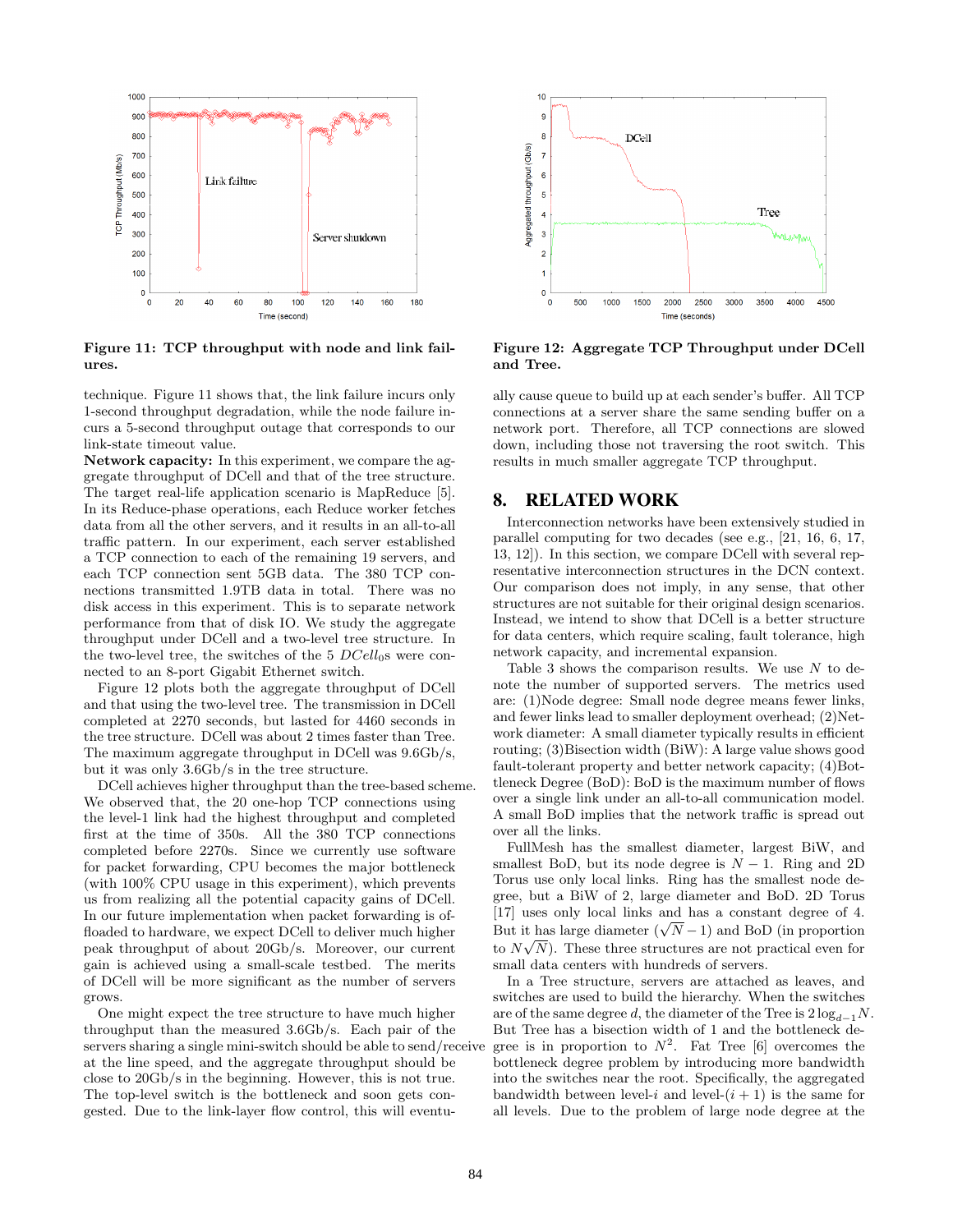| Structure    | Degree         | Diameter                         | BiW               | $_{\rm BoD}$                      |
|--------------|----------------|----------------------------------|-------------------|-----------------------------------|
| FullMesh     | $N-1$          |                                  | $N^2$             |                                   |
| Ring         | $\overline{2}$ | $\frac{N}{2}$                    | 2                 | $N^2$                             |
| 2D Torus     | 4              | $\sqrt{N-1}$                     | $2\sqrt{N}$       | $N\sqrt{N}$                       |
| Tree         |                | $2\log_{d-1}N$                   |                   | $\overline{N^2(\frac{d-1}{d^2})}$ |
| FatTree      |                | $2\log_2 N$                      |                   | N                                 |
| Hypercube    | $\log_2 N$     | $log_2 N$                        |                   |                                   |
| $Butterfly+$ | 4              | 21                               | $l+1$             | O(Nl)                             |
| de Bruijn    | $\overline{d}$ | $log_d N$                        | 2dN<br>$\log_d N$ | $O(N \log_d N)$                   |
| DCell        | $k+1$          | $\langle 2 \log_n N - 1 \rangle$ | $4\log_n N$       | $\langle N \log_n N$              |

<sup>+</sup>For Butterfly, we have  $N = (l + 1) \times 2^l$ .

#### Table 3: Comparison of different network structures.

root node, alternatives were proposed to approximate a Fat Tree using multi-stage networks that are formed by small switches. In that case, the required number of switches scales as  $O(N \log N)$ , where N is the number of supported servers. Hence, the scalability of Fat Tree is not comparable with that of DCell.

Hypercube [12] is a widely used structure in high-performance computing. It has large bisection width  $\frac{N}{2}$  and small bottleneck degree  $(\frac{N}{2})$ . The problem of hypercube is that its node degree is  $\log_2 N$ , which is not small when N becomes large. Hypercube hence does not scale well and is hardly applicable to large data centers.

Butterfly [12] has a constant node degree of 4. The number of supported nodes in a Butterfly network is  $N = (l +$  $1)2<sup>l</sup>$ , where l is the dimensions of Butterfly. The diameter and bottleneck degree of Butterfly are reasonably good, considering that it has a node degree of four. Butterfly, however, does not scale as fast as our DCell. Furthermore, it is not fault-tolerant, since there is only one path between two nodes.

de Bruijn [14] achieves near-optimal tradeoff between node degree and network diameter. The number of supported nodes in a de Bruijn network is  $N = d^{\Delta}$ , where d is the node degree and  $\Delta$  is the diameter. de Bruijn also has reasonably good bisection width and bottleneck degree. But de Bruijn is not suitable for data centers for two reasons: (1) de Bruijn is not incrementally deployable. If we increase  $\Delta$  even by one, the whole network has to be re-wired; (2) the links in de Bruijn are asymmetric, thus doubling our wire deployment and maintenance effort.

The structures in Table 3 sample only a small representative portion of the interconnection networks. There are other structures such as  $k$ -ary, *n*-cubes [16], star-graph [1], cube-connected cycles [17]. There are also switch-based interconnects like Autonet, Myrinet, and Server-Net [6] that support networks with arbitrary topologies. When compared with the existing structures, to the best of our knowledge, DCell is the only one that scales doubly exponentially and targets the DCN scenario.

In recent years, many P2P structures have been developed for scalable lookup service, with Chord [23] and CAN [20] being two representatives. P2P and DCN target different networking scenarios. In P2P, nodes use logical links to interact with each other, a node degree of  $O(logN)$  is considered quite reasonable. But DCN requires a much smaller node degree since links must be physically deployed. Moreover, DCN needs to increase its physical network capacity and to allow for incremental expansion. All these factors lead to a different set of challenges and hence different design choices.

One deployment problem faced by DCell, as well as other low-diameter structures (including Hypercube, Butterfly, de Bruijn), is the wiring problem. Though the degree of DCell is small (e.g.,  $\leq 4$ ), the high-level links in a DCell may travel a relatively long distance. For example, for a DCell with  $n = 6$  and  $k = 3$ , a  $DCell_2$  has 1806 machines. The wires to interconnect the  $DCell<sub>2</sub>$ s may be quite long. At the current stage, we can at least use optical fibers for long-haul interconnections. The latest Ethernet optical transceivers support connections from 550 meters to 10 kilometers [10]. Another option is to aggregate the spatially adjacent wires in DCell using multiplexing/demultiplexing technologies like SDH (Synchronous Digital Hierarchy); this reduces the number of physical wires.

## 9. CONCLUSION

In this paper, we have presented the design, analysis, and implementation of DCell. DCell is a novel network infrastructure to interconnect servers. Each server is connected to a different level of DCells via its multiple links, but all the servers act equally. High-level DCells are built recursively from many low-level DCells. DCell uses only mini-switches to scale out, and it scales doubly exponentially with the server node degree. Therefore, a DCell with a small server node degree (say, 4) can support up to several millions of servers without using core switches/routers.

On top of its interconnection structure, DCell also runs its fault-tolerant routing protocol DFR. DFR performs distributed, fault-tolerant routing without using global states and has performance close to the optimal shortest-path routing. Moreover, DCell offers much higher network capacity compared with the tree-based, current practice. Traffic carried by DCell is distributed quite evenly across all links; there is no severe bottleneck.

The best application scenario for DCell is large data centers. In recent years, online services supported by data centers have gained increasing popularity. They include both end-user applications (e.g., Web search and IM) and distributed system operations (e.g., MapReduce and GFS). Given such a trend, data center networking (DCN) is likely to become an important research area. The ultimate goal for DCN research is to support various, all-to-all, many-toone, one-to-many traffic patterns, all at high speed, in a scalable and fault-tolerant manner. DCN research thus calls for renovations in both its physical topology and efficient protocol designs. The DCell-based solution represents our effort along this direction.

## 10. ACKNOWLEDGEMENT

We thank James Hamilton, Parantap Lahiri, Michael Manos, and Junfeng Zhou for information on data centers, Wei Chen, Frans Kaashoek, Xiangyang Li, Robert Morris, Mike Schroeder, Zheng Zhang, the members of the Wireless and Networking Group of Microsoft Research Asia for their early feedback, Frans Kaashoek and the anonymous reviewers for their valuable suggestions that help to improve the presentation of the paper.